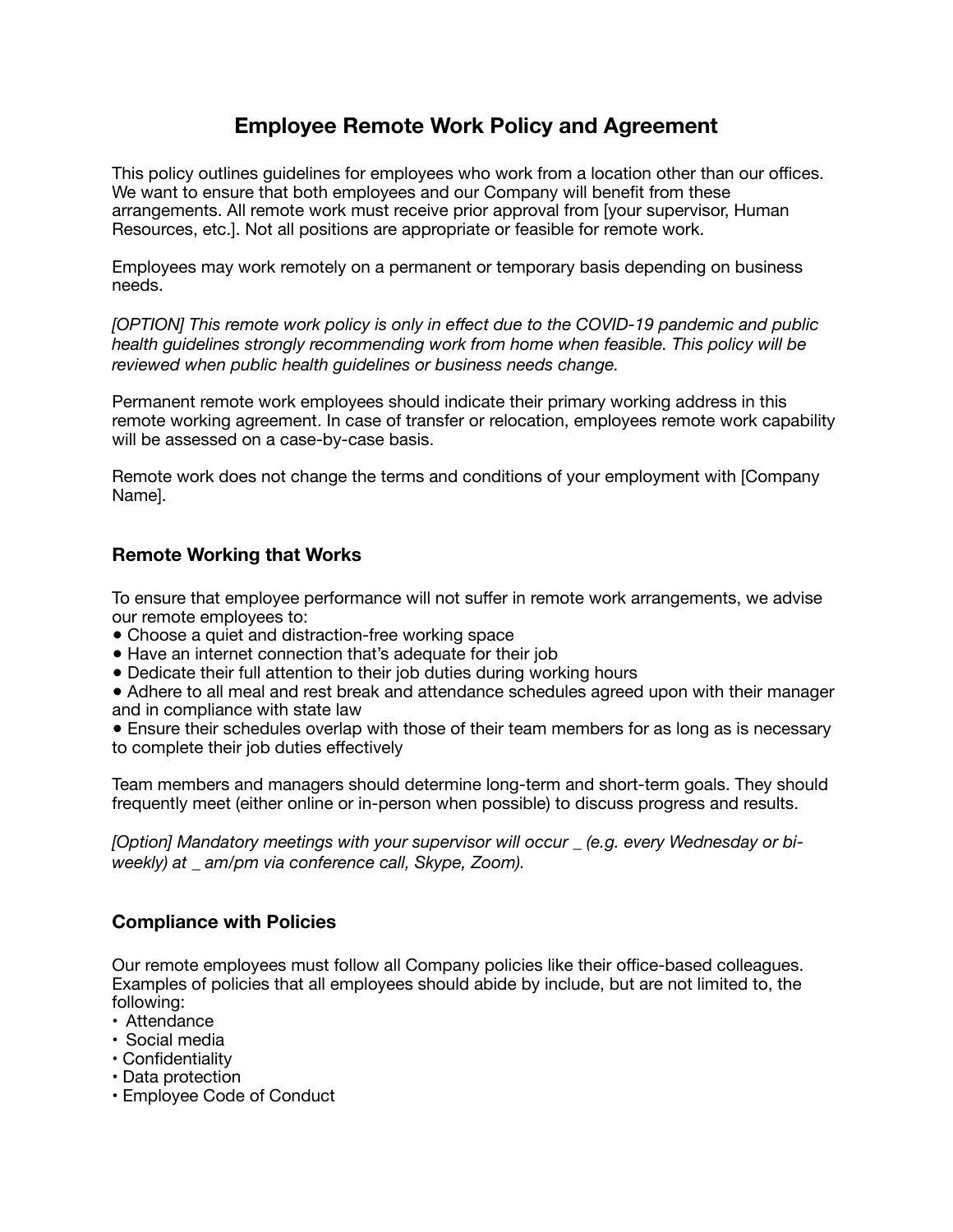• Anti-discrimination/Anti- harassment/Equal opportunity

• Safety

• Dress code when meeting in-person or by video with customers, partners or other Company employees.

#### **Time Worked**

Your assigned work schedule is \_ (e.g. Monday-Friday 8 a.m. to 5 p.m.). You will work remotely (every day, M/W/F, every other Friday, etc.) during your assigned hours.

Non-exempt employees must follow all applicable policies including, but not limited to, meal and rest breaks, requesting prior approval for overtime, and timekeeping. Off-the-clock work is prohibited under our policy.

### **Equipment and Expenses**

We will provide our remote employees with equipment that is essential to their job duties, like laptops, headsets and cell phones (when applicable.) We will install VPN and Companyrequired software when employees receive their equipment. If equipment is not available and employees use their own equipment for work, the Company will reimburse the employee for that use, consistent with legal requirements and this policy.

Equipment that we provide is Company property. The Company retains control over the property and reserves the right to monitor Company property even when used at your remote location. Employees must keep it safe and avoid any misuse. Equipment supplied by the Company is to be used for business purposes only. The remote worker will sign an inventory of all Company property received and agree to take appropriate action to protect the items from damage or theft. Employees must take proper measures to secure Company information, assets and systems.

Specifically, employees must:

- Keep their equipment password protected
- Store equipment in a safe and clean space when not in use
- Follow all data encryption, protection standards and settings
- Refrain from visiting untrustworthy or suspicious sites.
- Only download authorized software with prior approval.
- Keep confidential information in locked file cabinets and desks.

Remote employees will also receive expense reimbursement to cover reasonable and necessary business related expenses that are incurred (e.g. internet, shipping costs). The Company may reimburse a portion of homeowners' insurance coverage when required by the Company to protect equipment. Follow our expense reimbursement policy in terms of required documentation. Please speak to with any specific questions about our reimbursement policy.

Upon termination of employment, all Company property will be returned to the Company, unless other arrangements have been made.